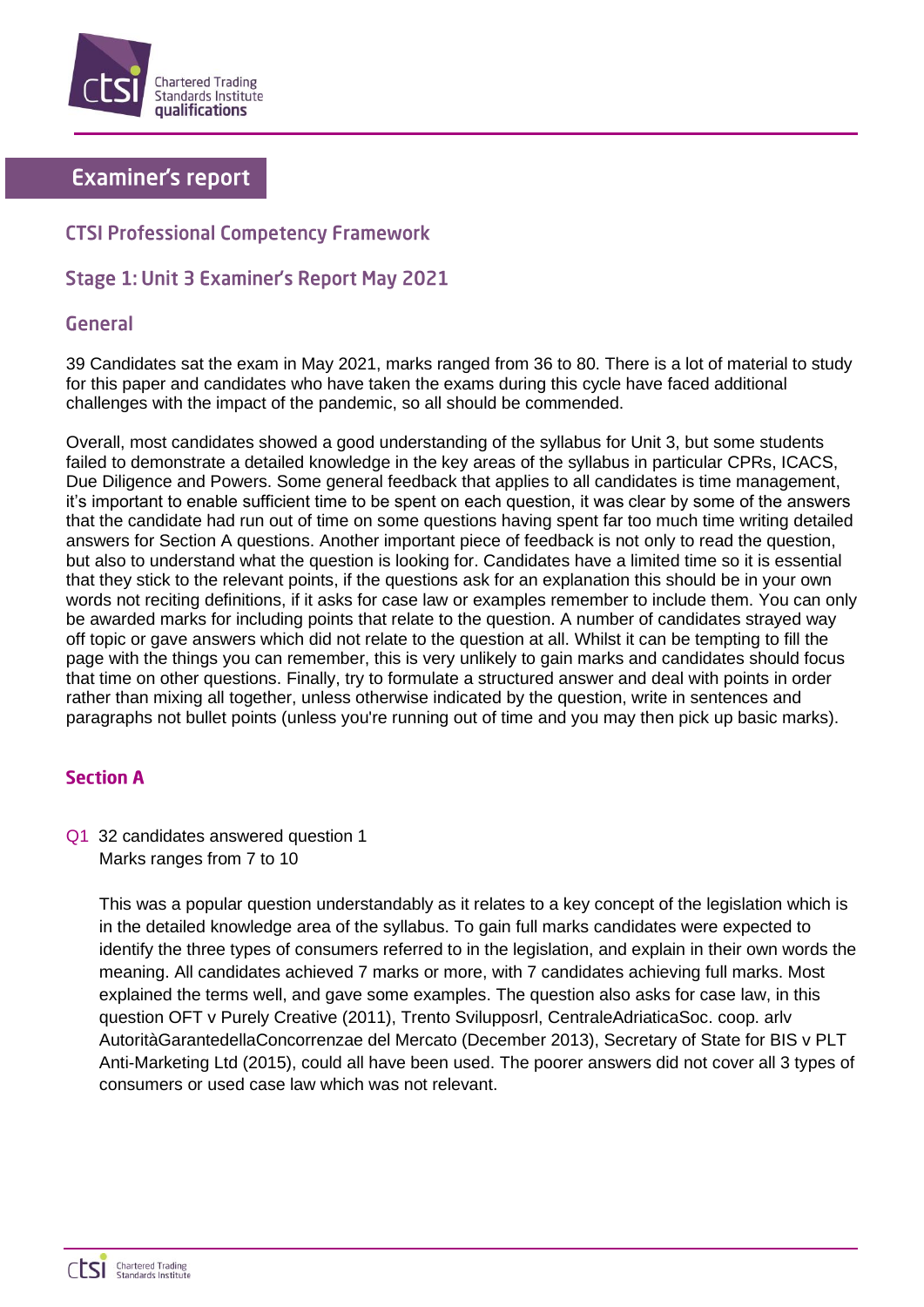Q2 13 candidates answered question 2 Marks ranges from 2 to 10

> Surprisingly this was not a popular question, despite it relating to the key definition of trade or business which is common and consistent across the range of fair-trading legislation. Most of the candidates that attempted this question scored reasonable marks with one candidate achieving full marks. Candidates were expected to include details of how this is defined in the Consumer Protection from Unfair Trading Regulations 2008 and/or the Consumer Contracts (Information, Cancellation and Additional Charges) Regulations 2013 and then use case law to show how this has been applied by the courts. There is numerous case law which could have been used and this is where many candidates lost marks by either failing to include any case law or used inappropriate case law. It's important that candidates understand the principles applied by the courts even if they are unsure of the facts of the cases, for example the frequency/degree of regularity of the activity and whether it is part of the usual business activity. Cases take under the now revoked Trade Descriptions Act 1968 are still applicable such as Blakemore v Bellamy [1983] Davies v Sumner [1984] Havering London Borough v Stevenson [1970] or Devlin v Hall [1990] 155 JP 20, could all have been used as well as more recent CPR cases such as Reading BC v Younis [2015] EWHC 3212 (Admin) or R v Scottish & Southern Energy PLC [2012] EWCA Crim 539

Q3 24 Candidates answered question 3 Marks ranged from 3 to 9

> More than half of the candidates attempted this question and those who did, the majority achieved over half marks. 2 candidates achieved 9 marks which was the highest mark awarded for this question. The question covered a number of points, the poorer answers failed to cover what the question was asking. The first point related to the purpose of cancellation rights for distance and offpremises contracts which a surprising number of candidates did not cover, it then asked candidates to explain how these types of contracts are defined and finally to identify how long the cooling off period is. Rather than covering these points, some candidates concentrated on the information requirements in the Regulations, and a number also included reference to "waiving cancellation rights" for service contracts commenced within the cancellation period, which showed a lack of understanding of the request to start within the cancellation period and was not what the question was asking.

Q4 16 candidates answered question 4 Marks ranged from 4 to 9

> This question was answered well by most of the candidates that attempted it, and all but one candidate achieved at least half marks. It was quite a broad question and candidates there were a number of aspects which candidates could have included. Firstly it was necessary to outline the human rights which are most relevant to trading standards activities i.e. the right to a fair trial, right to private life and the right to peaceful enjoyment of property and possessions, some candidates failed to cover these points. The better candidates identified the difference between absolute and qualified rights and that the latter may be infringed if it is necessary and proportionate. In terms of the right to a fair trial, candidates could have included reference to PACE (or Scottish equivalents) CRA and CPIA. In terms of right to private life and enjoyment of property and possessions, powers in the CRA particularly applications for warrants for private addresses, and controls on surveillance activities could all have been mentioned.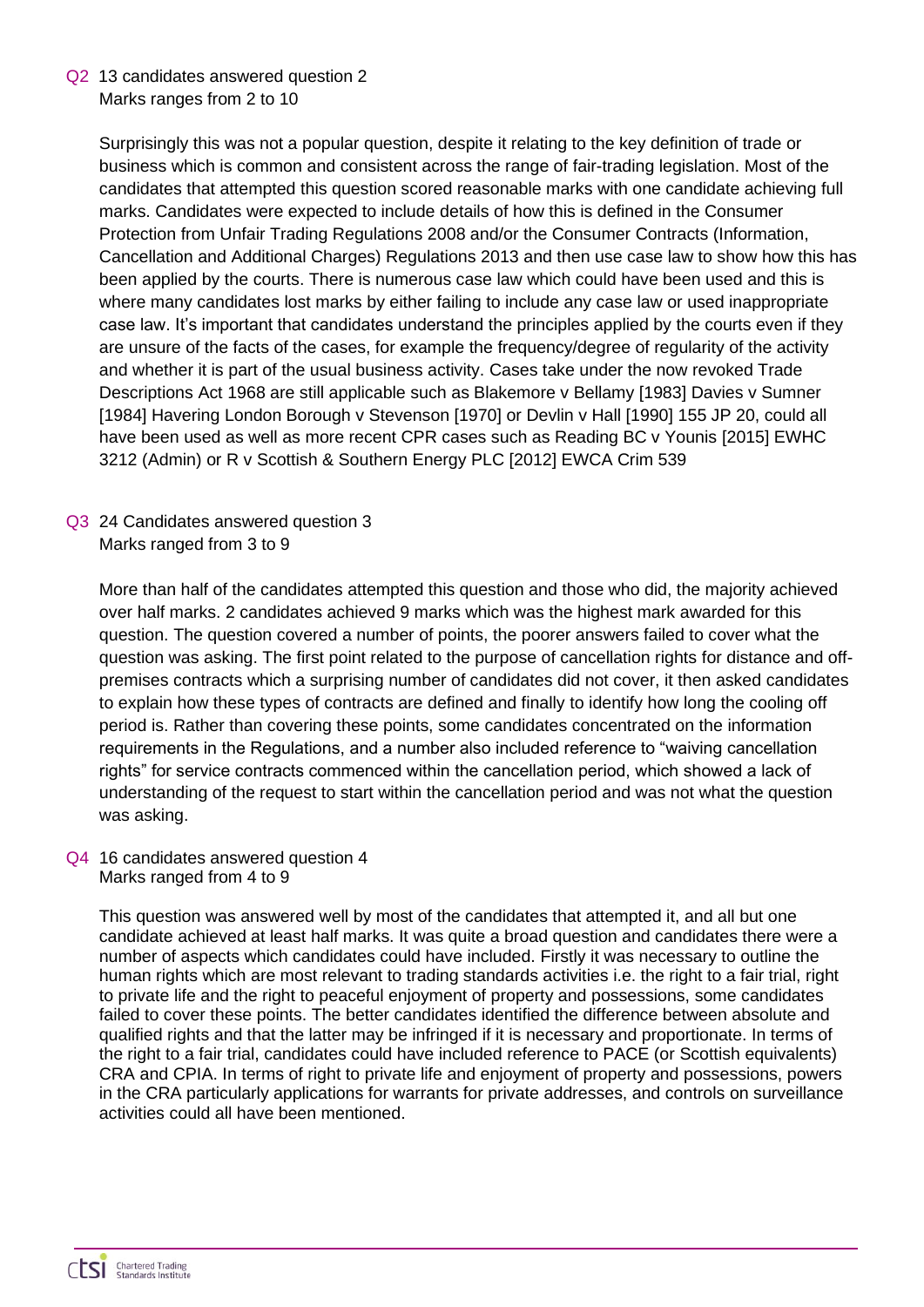Q5 12 candidates answered question 5 Marks ranged from 2 to 10

> A fair number of candidates attempted this question and again most achieved at least half marks with one candidate obtaining full marks for an excellent answer. The first thing which candidates were asked to do was to explain the purpose of the legislation which is to ensure compliance with the HRA and the right to a fair trial. They were then expected to identify the requirements that are placed on investigators – to pursue all reasonable lines of enquiry, record and retain all information in a durable and retrievable form, the better candidates gave examples of how this is carried out in practice, for example, use of secure evidence bags, storage and continuity, notebooks and records. Finally, the question also required a basic knowledge of disclosure, scheduling unused material and applying the disclosure test. A key point that was overlooked by a lot of the candidates was to state what the disclosure test is.

Q6 This question was answered by 20 candidates Marks ranged from 2 to 10

Again, quite a popular question and some good answers, although the first part of the question was very clear that candidates should have looked at Sch 1 practices, actions and omissions, some candidates did not consider all of these in their answers. They were expected to identify some of the banned practices which specifically relate to pricing issues – describing products as free, closing down sales and limited time/limited price offers Misleading actions, again specifically refer to price and the manner in which the price is calculated, and omissions such as failing to state a price at all. Some of the answers did not refer to pricing or gave irrelevant examples. The second part of the question asked for examples from the Pricing Practices Guide of pricing practices which could be misleading, this part of the question was not answered particularly well by some candidates and showed a lack of knowledge of the guidance.

#### **Section B**

Q7 Question 7 was attempted by 31 candidates Marks ranged from 14 to 32

This question was a typical scenario question requiring application of the CPRs and CCRs and identification of offences, followed by consideration of the evidence required and how to collect it. and was a popular choice for candidates. The methodical approach is best with these types of questions, so those candidates who began with a brief explanation of why the CPRs and CCRs apply and the purpose of these pieces of legislation, and explained some of the relevant definitions such as commercial practice, average/vulnerable consumers, transactional decisions and distance contracts were able to pick up initial marks which others missed. Then by going through the various elements of the scenario in turn and identifying all of the potential issues e.g. the prohibited practices of describing a product as free and making claims that a product can cure illnesses, misleading actions in relation to the claims and the price, and omission of material information in relation to the subscription and further deliveries, potential aggressive practices during the telephone call and breach of the general prohibition of professional diligence. Overall, this part of the question was well answered with 5 candidates achieving full marks. Part b) related to evidence gathering, candidates were asked to identify the evidence needed and how they would obtain it using their powers. A total of 15 marks available and again plenty of opportunity to discuss various aspects. When answering these types of questions, candidates must be able to outline the elements of the offence in order to identify the evidence they will need. The obvious ones such as the brochure and witness statements were covered by most candidates, but some failed to include how this would be collected. few candidates picked up on the fact that to prove that claims were misleading they would need evidence regarding the medicinal benefits of the product. A key part of such an investigation would be to identify the trader and there were a number of ways this could be approached, available brochures, open source searches or comms data requests were only mentioned by a few. Use of powers of entry to the traders address, search and seizure powers were included by most but

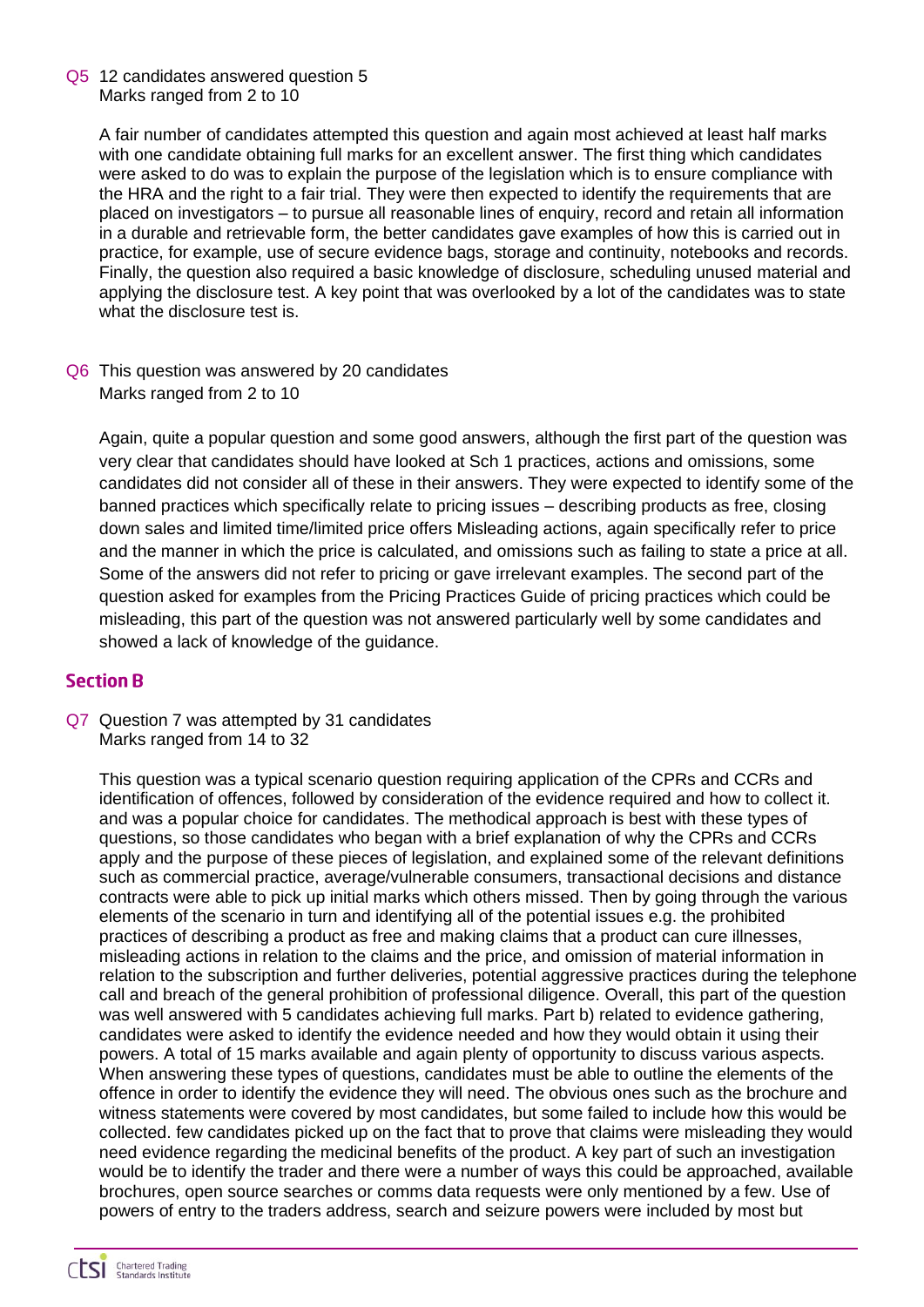identification of the actual evidence required was often missing. The final part of the question was about use of powers outside of the LA's area, very few candidates picked up on this point and just repeated what they had said for part b) and failed to pick up on potential evidence that could have been gathered.

#### Q8 Question 8 was attempted by 22 candidates Marks ranged from 9 to 25

Another popular question and was intended to get candidates to consider the application of the CCRs and CPRs to this type of trader. A good knowledge of the scope and definitions in the legislation was required to achieve good marks, explanation of distance and off-premises contracts, services and goods contracts, clearly showing how these related to Mr Decker's business. The better answers picked up these initial marks and clearly outline some of the key information requirements as well as clarifying the cancellation rights which would apply for the different types of contracts, Again, there appeared to be confusion around services starting within the cancellation period with candidate referring to "waiving cancellation rights". There was also the issue of goods made to the consumers specification for the furniture, only a few candidates referred to social media advertising. The question also requires the candidates to refer to the CPRs, relevant points here were descriptions, pricing and doorstep selling, again some candidates did not cover this.

Q9 Question 9 was attempted by 16 candidates Marks ranged from 9 to 24

This question again was a typical doorstep scenario, with plenty of potential offences for candidates to discuss, claims, pricing and some prohibited practices. On the whole part a) was well answered by most candidates. and on the whole the quality of answers was good. The second part of the question was slightly different to Q7 but many candidates did not properly understand or answer the question, and only identified some of the options which could range from informal advice, guidance or training, prosecution and civil enforcement under the Enterprise Ac 2002. The question specifically asked for the factors that candidates would consider in deciding which option to follow and the advantages and disadvantages of each. A lot of answers covered the process they would follow rather than weighing up the options. The final part of the question was about the differences in the process for each of the options, again this part was not well answered with candidates repeating part b) answers and failing to pick up on the key issue of the difference between criminal and civil process and burden of proof, and which powers in the CRA can be used for each.

#### Q10 Question 10 was attempted by 8 candidates Marks ranged from 6 to 28

This was only answered by a handful of candidates which may have been because it included intellectual property offences which are within the basic knowledge area of the syllabus. There was a lack of awareness about the offences in the Trade Marks Act 1994 and no candidates included consideration of CPR offences, most candidates were able to cover the powers element of part a). Part b) gave some further information from which candidates should have been able to discuss the lack of a trade mark and consider alternative offences, particularly under the CPRs. Candidates then failed to discuss the elements of the offences and instead referred to the powers they would use, which was not the question. Being the final question, it was clear that some candidates were now running out of time and answers to the final part of the question on the requirements of RIPA for directed surveillance, and showed a lack of knowledge of the process.